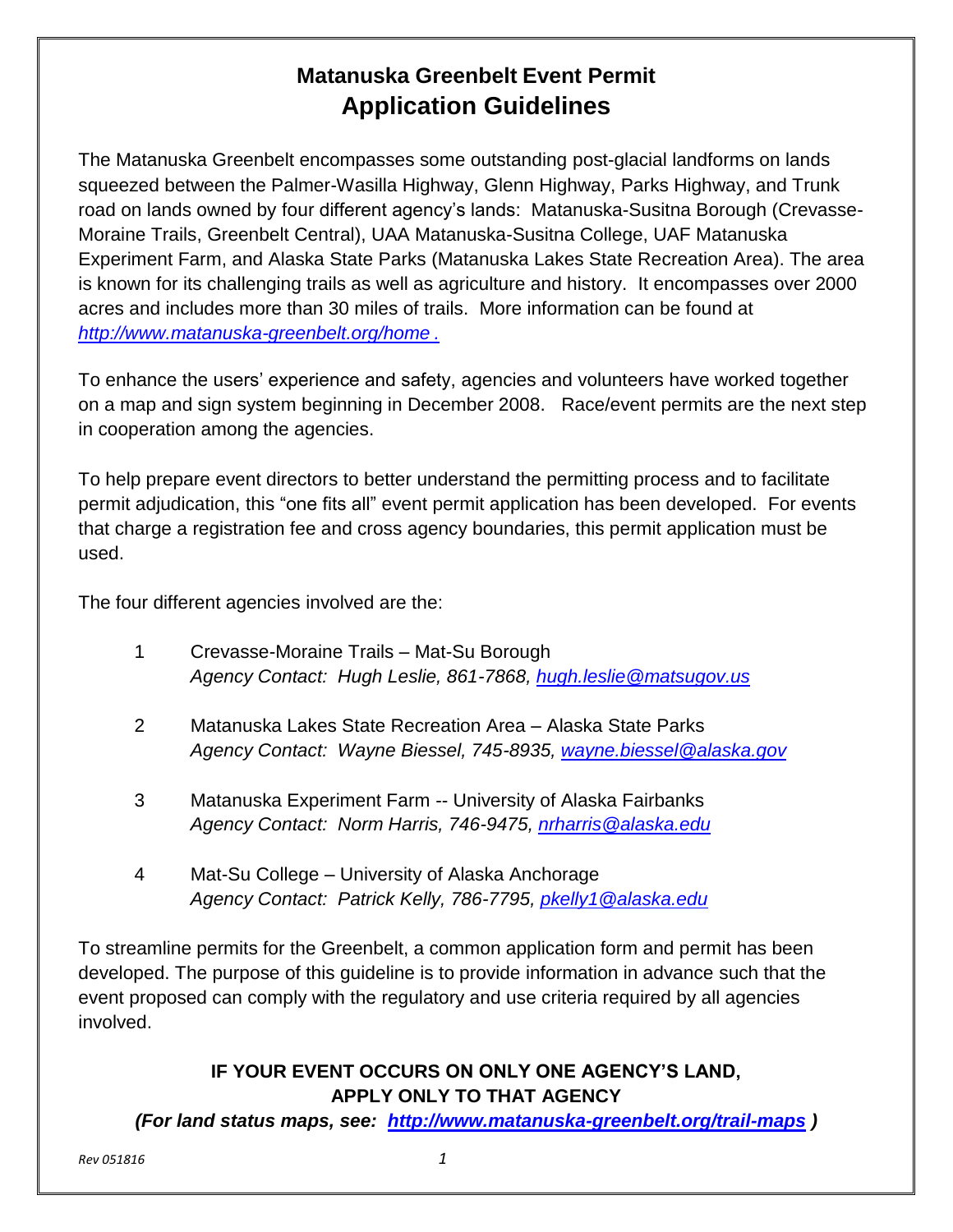Common reasons for permit rejection or delays have been:

- insufficient time to review;
- poorly organized event plan;
- insufficient information provided;
- disruption of public use of a facility;
- exceeding the capacity of an agency facility;
- concerns over adverse impacts to agency facilities.

Event planners should make sure their event takes these concerns into consideration to avoid unnecessary delays or rejection.

It is important for the race director to understand any special limitations of each location since every facility is different. It is suggested that contact be made with the agency representative or permit adjudicator prior to application to understand these limitations. Accommodations may be required to handle higher levels of public use, such as portable restrooms or trash containers.

**Permit Fees:** Event permits will require a mandatory, non-refundable fee at the time of application. An additional participant fee will be assessed based on the size of the event, impacts to agency facilities and disruption of public uses. Large events (greater than 100 participants) may require staff time to assist with public safety and resource protection, and may be billed directly on an hourly cost basis.

The applicant should pay their permit fee to the *"Friends of Mat-Su State Parks*", a 501(c)(3) non-profit group that helps support Greenbelt projects. Proceeds are used ONLY for projects or maintenance of trails or facilities used throughout the Greenbelt. Examples would be funding trail crews for specific repairs or upgrades, purchasing trail tools or educational information.

|          | <b>Non-Competitive Events</b> |              | <b>Competitive Events</b>   |             |
|----------|-------------------------------|--------------|-----------------------------|-------------|
| Group    |                               | Participant  |                             | Participant |
| Size     | Permit Fee                    | <b>Fee</b>   | Permit Fee                  | Fee         |
| $0 - 20$ | $$0-10$                       | \$1 donation | \$50                        | \$2         |
| 20-50    | \$20-50                       | \$2 donation | \$100                       | \$2         |
| 50-99    | \$100                         | \$2          | \$100                       | \$2         |
| $100+$   | $$150 + actual staff costs$   | \$3          | $$150 + actual staff costs$ | \$3         |

### **Fee Schedule:**

*1 – Non-competitive groups of less than 20 should contact the agency where the event will be initiated for permit fees.* 

*2 - Groups greater than 100 will generally be discouraged due to lack of suitable facilities. They may be considered on a case by case basis depending on the location, available parking, staff oversight, etc.*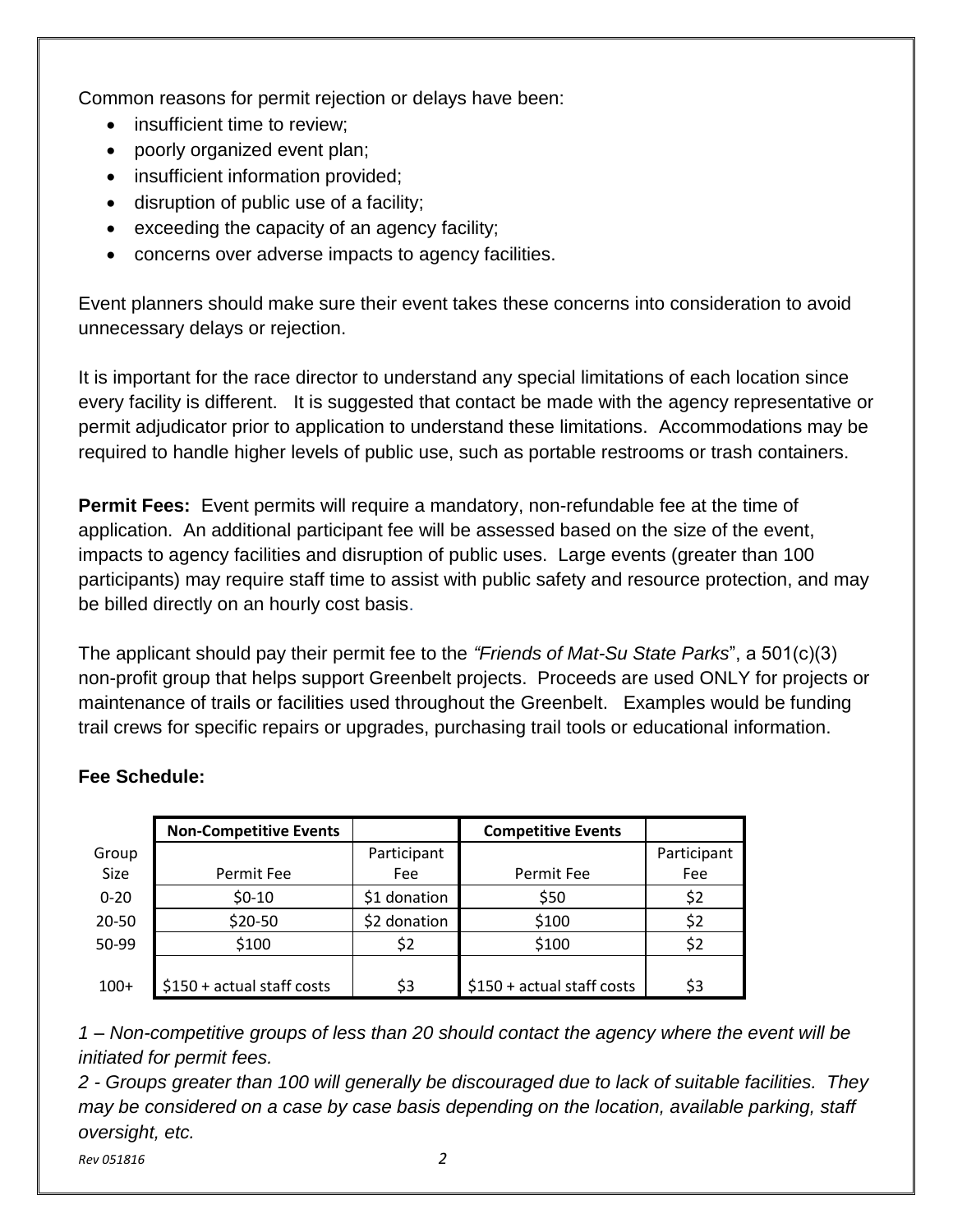*3 - All other applicable user fees still apply, such as daily parking fees, etc.*

*4 - Non-competitive groups over 50 MAY be required to carry a liability insurance policy; 100 or more MUST carry liability insurance.*

*5 - ALL competitive events MUST carry liability insurance.*

*6 - All permit fees will be deposited into the Matanuska Greenbelt Fund for the purpose of repairs, enhancements or educational programs.* 

*7 - Additional permit fees MAY apply at Matanuska Lakes for the park operator (case by case) that may be used to offset direct costs, such as toilet pumping, garbage removal, etc.*

When finished filling out this form:

- 1. Please email this application, maps, and proof of insurance to: *dnr.matsuparks@alaska.gov* These can be combined in same .pdf (if you have the software), zipped together, or emailed separately. Please use the original form and not a scanned copy since it is an interactive form.
- 2. Mail check for permit application fee (non-refundable) to: Friends of State Parks-Mat-Su 7278 East Bogard Rd Wasilla, AK 99654
- 3. Participant fees will be required in full payment within 10 days of the event completion.

#### **Application Deadlines:**

Application for Greenbelt race events require at least 30 days notice for events with less than 50 participants, 60 days notice for events with 50-99 participants; and 90 days application for 100 or more participants *or they will be denied.* Your event may have other deadlines that also need to be met, such as race calendars. Applicants must remember that an event is not authorized until a signed copy of the permit is in hand. If the permittee begins taking registration prior to authorization, it is at their risk and the agency retains every right to deny the event.

Lastly, *any Greenbelt agency reserves the right to cancel or terminate any event for any reason.* However, usually event termination is the result of weather or other factors that may increase risk to the public or a land resource. Examples are weather than may compromise trails or participant safety, wildlife problems, or other factors. Each agency official has the authority to make this decision at any time.

This permit application does not imply acceptance by any sport's governing body and/or national/international organizations. Those requirements are the applicant's responsibility. The Permittee is not authorized to conduct the event until the permit has been approved in writing. It is the race director's responsibility to be sure the trail is ready for the race and all approvals are in place. If trail work such as brushing, snow grooming, or other prep is needed; preapproval will be required.